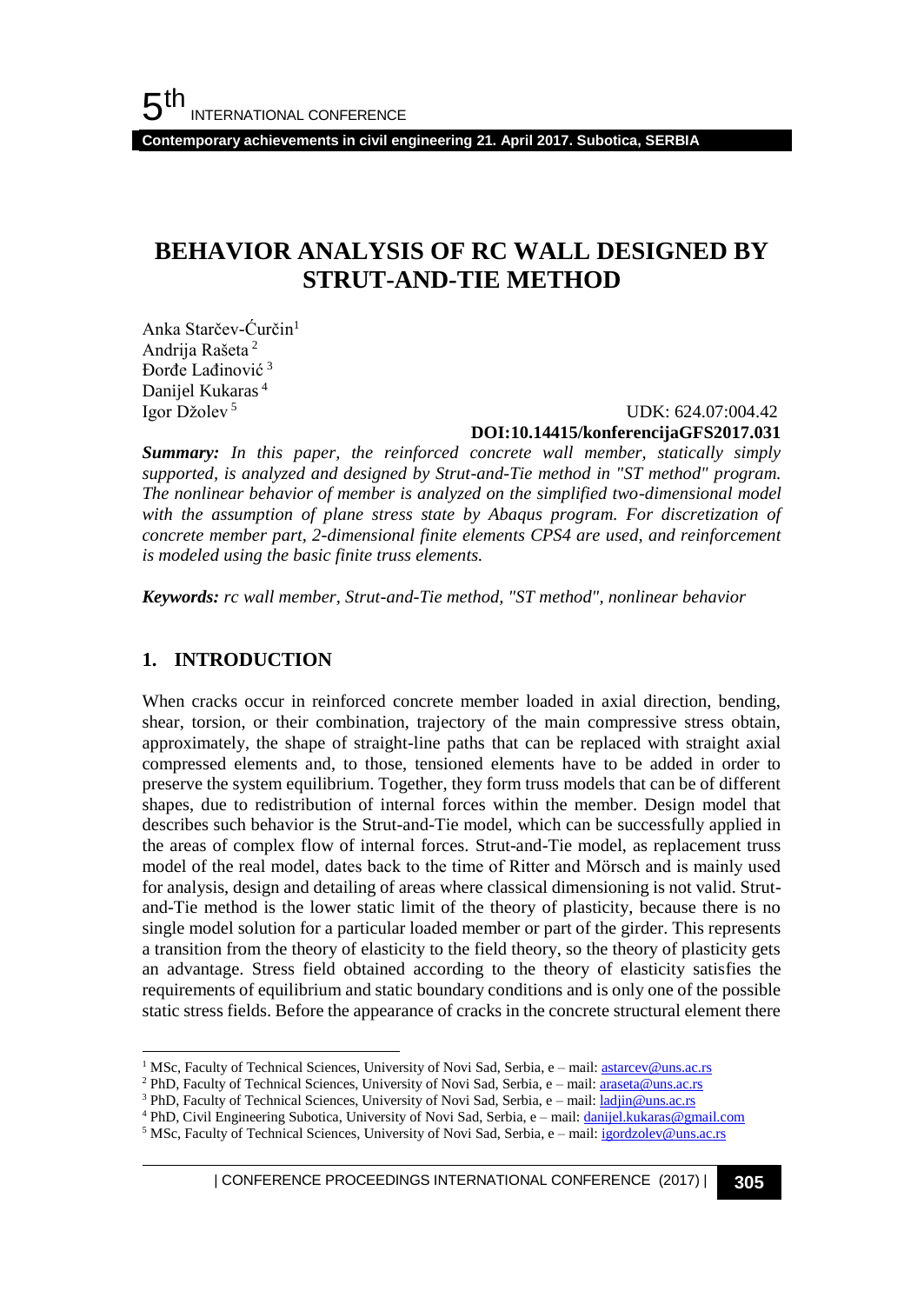# $5$ . међународна конференција **Савремена достигнућа у грађевинарству 21. април 2017. Суботица, СРБИЈА**

is an elastic stress field and it can be determined using an elastic analysis. Forming of cracks undermines this stress field, causing a significant redistribution of internal forces that can be modeled by Strut-and-Tie model. Nonlinear behavior of reinforced concrete wall member shown in this paper, designed with "ST method", has been done in Abaqus program. Proposed manner for obtaining of Strut-and-Tie models with software program "ST method", which automatically generates models, calculates forces in elements of equivalent substituting member, designs and controls stress states in elements of the Strutand-Tie model, is shown in the paper [\[1\].](#page-5-0) Behavior model of concrete, which is implemented in Abaqus program, is explained in the next chapter. Analysis was made with the assumption of no bond slip between reinforcement and concrete. Model of stress-strain for reinforcement applied in this paper is bilinear.

### **2. NONLINEAR BEHAVIOR MODEL FOR CONCRETE AND REINFORCEMENT**

Behavior model of concrete that was used in this work, and implemented in Abaqus program, has the name Concrete Damaged Plasticity (CDP) [\[2\].](#page-5-1) This model is a continuum, plasticity-based, damage model for concrete, that provides a general capability for modeling concrete and other quasi-brittle materials in structural types , beams, trusses, shells and solids, and uses concepts of isotropic damaged elasticity in combination with isotropic tensile and compressive plasticity to represent the inelastic concrete behavior and it is designed for applications in which concrete is subjected to monotonic, cyclic, and/or dynamic loading under low confining pressures. The plastic-damage model in Abaqus is based on the models proposed by Lubliner et al. (1989) and by Lee and Fenves (1998), and is described in detail in [\[2\]](#page-5-1) an[d \[6\].](#page--1-0)



*Fig.1. Response of concrete to uniaxial loading in compression (left) and tension (right) [\[2\]](#page-5-1)*



*Fig.2. Yield surfaces in the deviatory plane (left) and yield surface in plane stress (right) [\[2\]](#page-5-1)*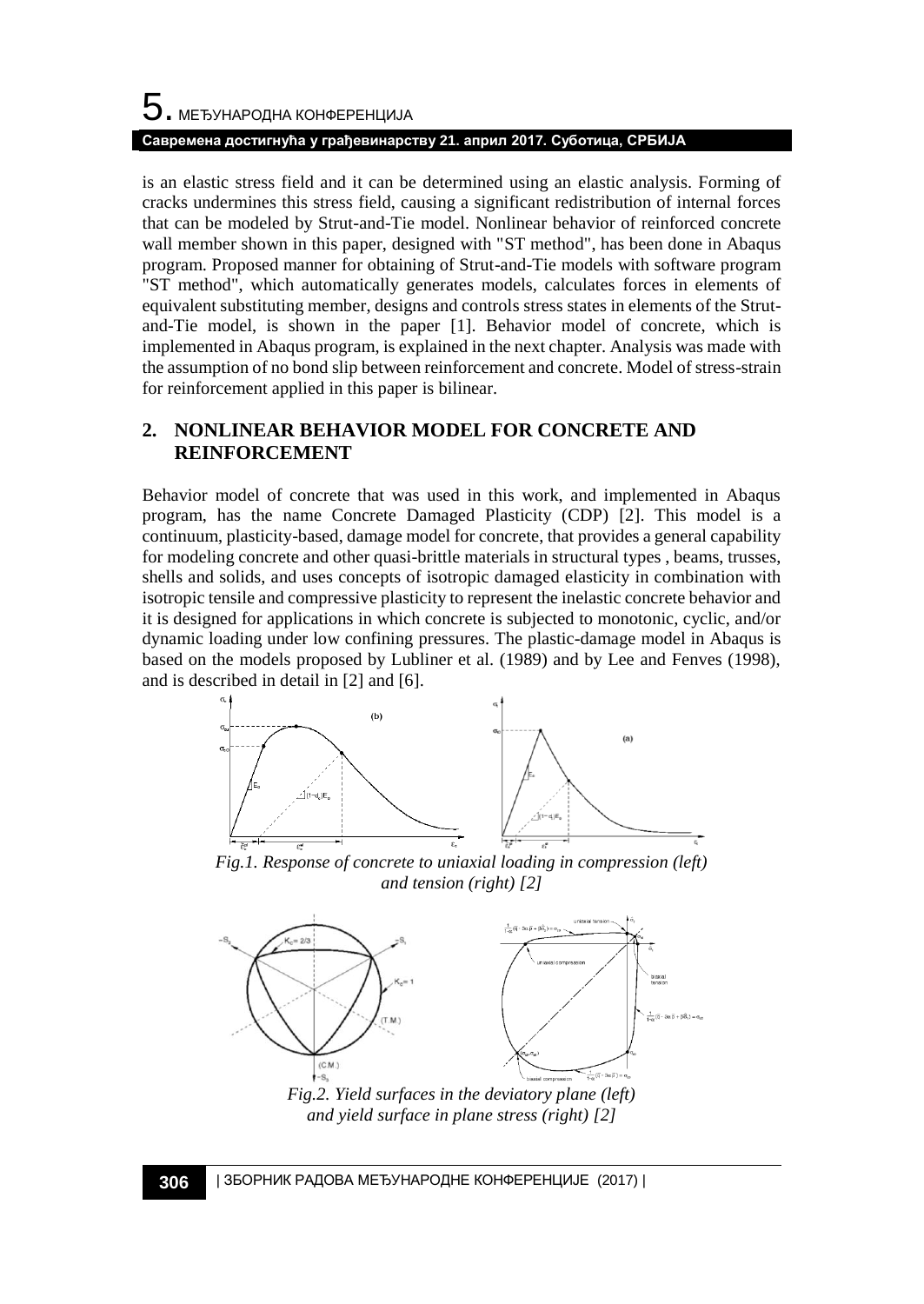#### 5 th INTERNATIONAL CONFERENCE **Contemporary achievements in civil engineering 21. April 2017. Subotica, SERBIA**

The main failure mechanisms are cracking in tension and crushing in compression. Concrete behavior in uniaxial tension and pressure is shown in Fig. 1, and in Fig. 2 yield surfaces in the deviatory plane (left) and yield surface in plane stress (right) are shown. For the modeling of the concrete part of the member 2-dimensional finite element CPS4 (assumption of plane stress state) is applied, and for reinforcement modeling finite element T2D2 is applied, [\[2\].](#page-5-1)

### **3. NUMERCAL ANALYSIS**

Reinforced concrete wall, with a thickness of 40 cm, simple supported member and loaded with ultimate concentrated force of 5000kN in the member middle, is analyzed in this paper, Fig. 3 (left). For the analysis, concrete of class C25/30 is used and reinforcement of quality B500B. Forces in the truss elements of Strut-and-Tie model, and model obtained by "ST method" program, are shown in Fig. 3 (right). Dimensions of bearing plates, rods and nodal zones in Strut-and-Tie model are adopted to satisfy stress and geometric limits that method requires [\[1\].](#page-5-0)



*Fig. 3. RC member (left), Strut-and-Tie model (right)*

Nonlinear behavior of the wall, with geometrical characteristics as shown in Fig. 3 (left) and the accepted amount of reinforcement obtained by Strut-and-Tie method ("ST method" program), is analyzed by Abaqus program. Relationship between stress and strain for concrete and reinforcement are shown in Fig. 4 in form of Engineering Stress – Engineering Strain. Model parameters of stress-strain relationship for concrete in tension is determined according to the guidelines provided in [\[5\]](#page-5-2) and [\[6\],](#page-5-3) Fig. 5.



*Fig. 4. Stress-strain concrete relationship in pressure (left) and reinforcement (right) in form of Engineering Stress – Engineering Strain [\[10\]](#page--1-1)*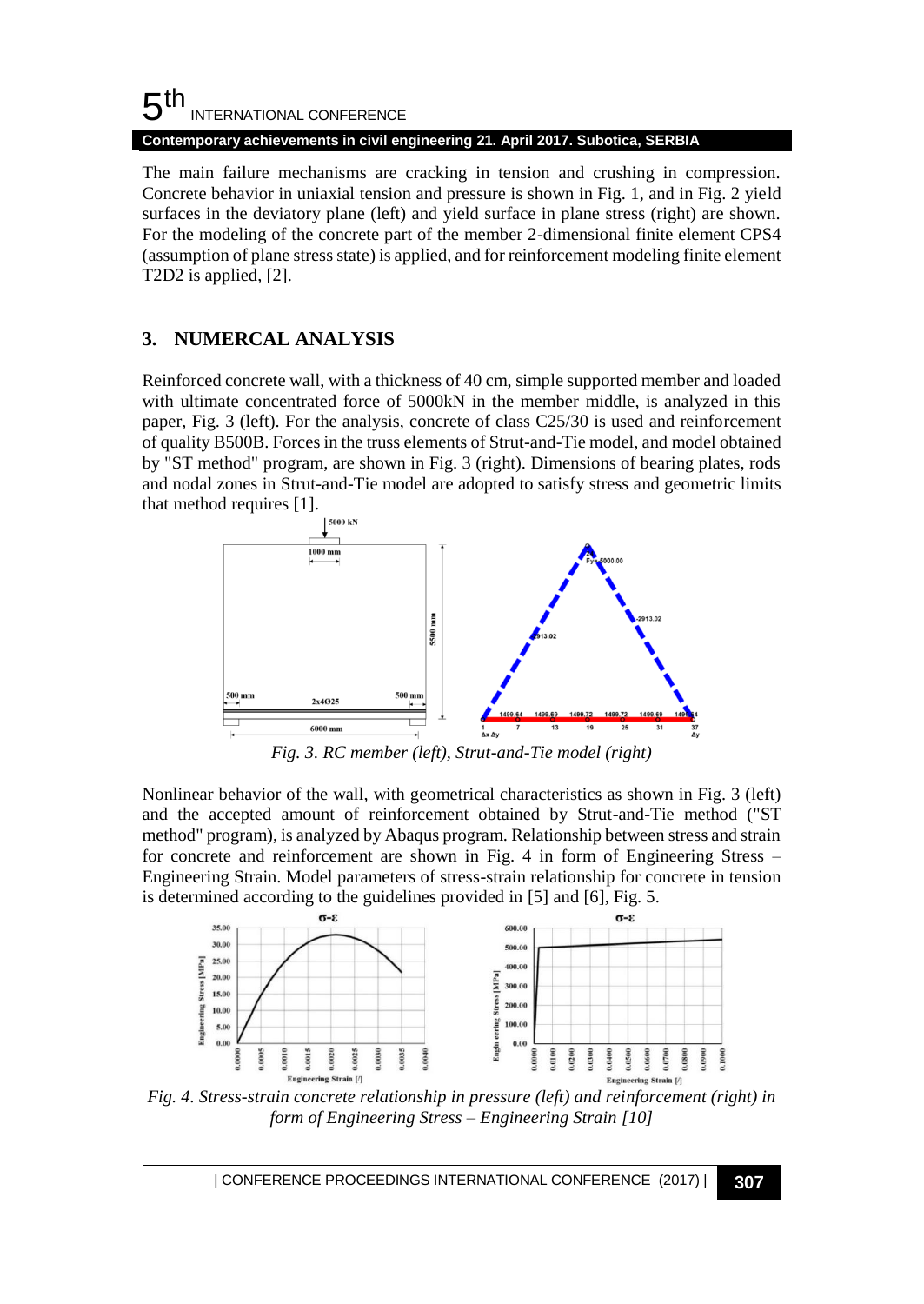**Савремена достигнућа у грађевинарству 21. април 2017. Суботица, СРБИЈА**



*Fig. 5. Stress-strain concrete relationship in tension [\[5\]](#page-5-2) an[d \[6\]](#page-5-3)*

Numerical analysis in Abaqus program was performed on a model with the assumption of a plane stress state. Finite element mesh for concrete part of the member (the size of the finite element is 100x100 mm) and for reinforcement (the size of the finite element is 100 mm) are shown in Fig. 6 (left). Characteristics of the applied CDP model in Abaqus program are determined according to recommendations given in [\[13\]](#page--1-2) and [\[14\]:](#page--1-3)  $\psi = 56^{\circ}$ ,  $\epsilon = 0.1$ ,  $f_{\text{bo}}/f_{\text{co}} = 1.16$ ,  $K_c = 0.667$  and  $\mu = 0.0001$ . The degraded response of concrete is characterized by two independent uniaxial damage variables,  $d_c$  and  $d_t$  which can take values in the range from zero (undamaged material) to one (fully damaged material). Values  $d_c$  and  $d_t$  are determined according to recommendations given in [\[13\].](#page--1-2)



*Fig. 6. Finite element mesh (left) and cracks layout and Strut-and-Tie model (right)*

Damages layout in concrete part of the member, cracks, are shown in Fig. 6 (right). Also, the final dimensions of the Strut-and-Tie model elements are shown. Fig. 7 shows the graph for the vertical displacements in the middle of the lower member edge. Nonlinear response force-displacement is observed.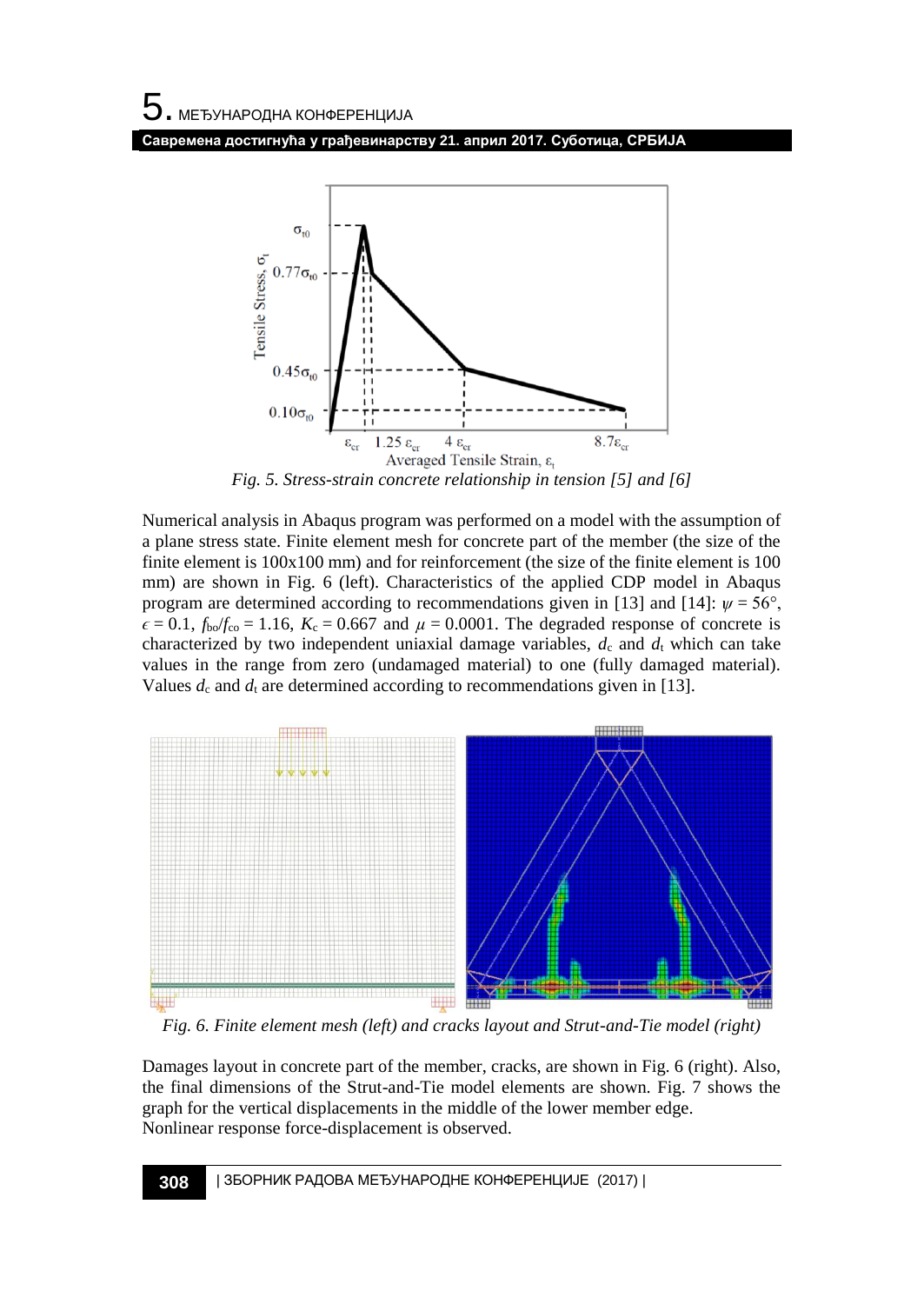#### 5 th INTERNATIONAL CONFERENCE

**Contemporary achievements in civil engineering 21. April 2017. Subotica, SERBIA**



*Fig. 7. Vertical displacement in the middle of the lower member edge*

Based on the results shown in Fig. 6 (right) it can be concluded that the widths of the Strutand-Tie model are in accordance with the layout of cracks. It means that damages do not occur in the struts. Also, in the ultimate load achieving, concrete crushing under pressure not happened. Tensile stress in reinforcement during ultimate load is 140MPa. Based on this it can be concluded that there is a substantial reserve in the member capacity of the RC member dimensioned using Strut-and-Tie method. This is consequence of the fact that the Strut-and-Tie model consists of straight elements, connected with hinges. In contrast to such model, in the applied model of RC member in Abaqus program, based on the stress-strain state, it can be notice the shape and position of the Strut-and-Tie model elements, but as these elements are part of the monolithic concrete mass, there is a redistribution of stress and strain within the wall. This has the consequence that in the load transferring, larger member zones are engaged than those included in Strut-and-tie model. Thus stresses and strains will be less then stresses and strains of the Strut-and-Tie model.

### **4. CONCLUSION**

Cracks occurrence in reinforced concrete member distorts elastic stress field which had previously existed, causing a significant redistribution of internal forces. This behavior can be analyzed by Strut-and-Tie model that can be used for the analysis, design and detailing areas in which classical dimensioning is not valid.

Based on the results presented in this paper, it can be concluded that the dimensions of the elements of Strut-and-Tie model determined by "ST method" program are in accordance with the layout of damages obtained with nonlinear analysis of the member behavior in Abaqus program. Also, it can be concluded that there is a substantial reserve in the capacity of RC member designed with Strut-and-Tie method, because in the load transferring, larger member zones are engaged inside the wall analyzed by Abaqus program, compared to zones that are included in the Strut- and-Tie model.